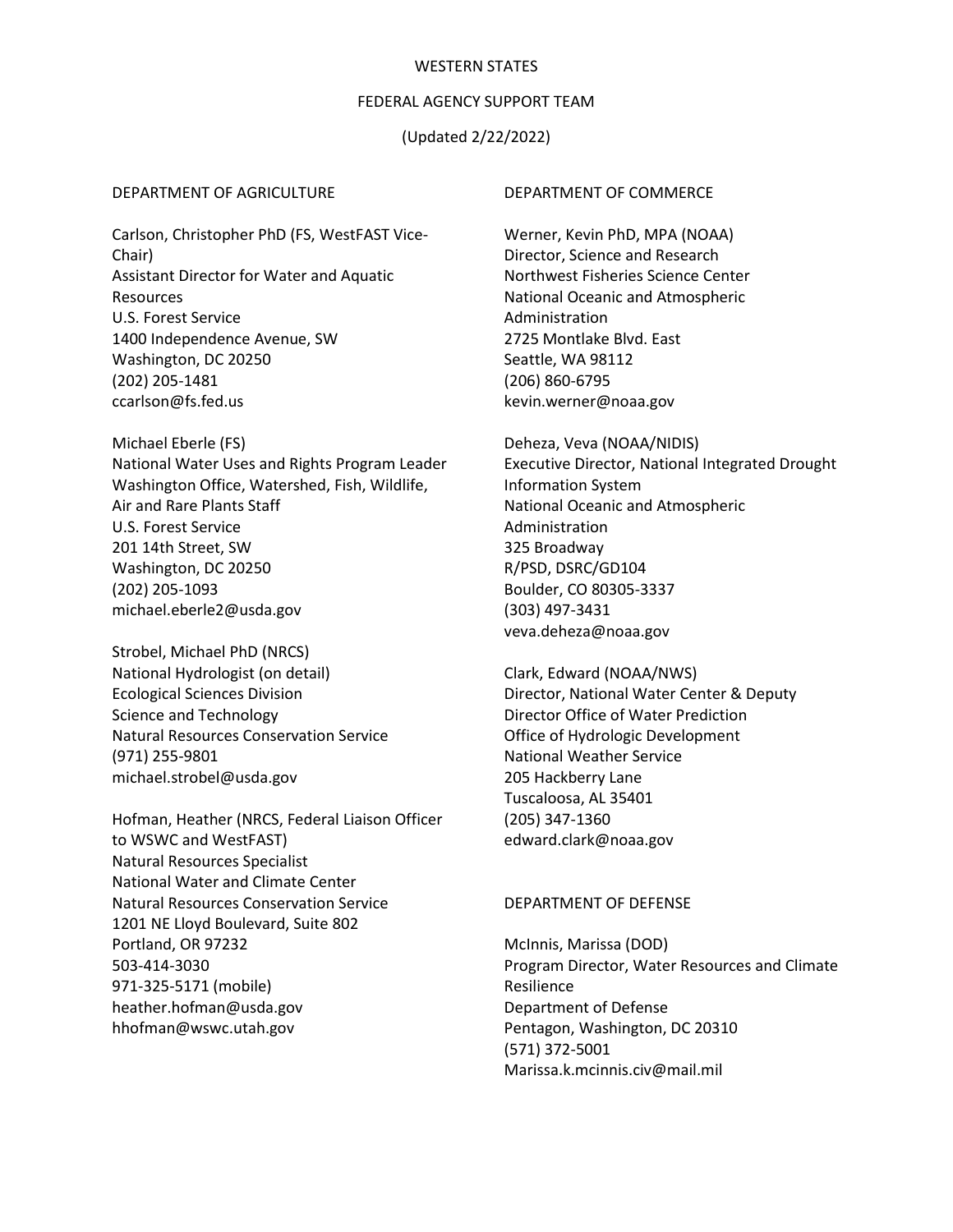#### WESTERN STATES

## FEDERAL AGENCY SUPPORT TEAM

# (Updated 2/22/2022)

Dempsey, Lauren M. (DOD) Water and Natural Resources Regulatory Media Expert Legislative & Regulatory Engagement Division - Western Branch Air Force Civil Engineer Center 510 Hickam Avenue Travis AFB, CA 94535 (707) 424-8628 lauren.dempsey@us.af.mil

Benavides, Ada L. (USACE) Senior Policy Advisor Planning and Policy Division Headquarters U.S. Army Corps of Engineers 441 G Street NW Washington, DC 20314 (202) 761-0415 (202) 367-5571 (mobile) Ada.Benavides@usace.army.mil

DEPARTMENT OF THE INTERIOR

Cutillo, Paula PhD (BLM) Senior Water Resources Specialist Division of Wildlife Conservation, Aquatics, and Environmental Protection BLM Headquarters Lakewood, CO 80215 303.239.3873 pcutillo@blm.gov

Yontz, Travis (BOR) Management Analyst Bureau of Reclamation 1849 C Street. NW Washington, D.C. 20240 (916) 764-1166 (mobile) tyontz@usbr.gov

Harvey, Forrest "Ed" PhD, PG (NPS) Chief, Water Resources Division

Natural Resource Stewardship & Science Directorate National Parks Service 1201 Oakridge Drive, Suite 250-8 Ft. Collins, CO 80525 (970) 214-5870 (mobile) forrest\_harvey@nps.gov

Esralew, Rachel (FWS) Hydrologist USFWS National Wildlife Refuge System: Natural Resources Program 3020 State University Drive East Sacramento, CA 95670 916-790-0645 (mobile) 916-278-9420 rachel\_esralew@fws.gov

Dalton, Melinda (Mindi) (USGS) Program Coordinator Water Availability and Use Science Program U.S. Geological Survey 1770 Corporate Drive, Suite 500 Norcross, GA 30093 (770) 283-9728 msdalton@usgs.gov

#### ENVIRONMENTAL PROTECTION AGENCY

Gorke, Roger (EPA, WestFAST Chair) Senior Policy Advisor, Office of Water U.S. Environmental Protection Agency 1200 Pennsylvania Ave, NW Washington, DC 20460 (202) 591-5680 gorke.roger@epa.gov

# NATIONAL AERONAUTICS AND SPACE ADMINISTRATION

Doorn, Bradley PhD (NASA) Program Manager, Water Resources